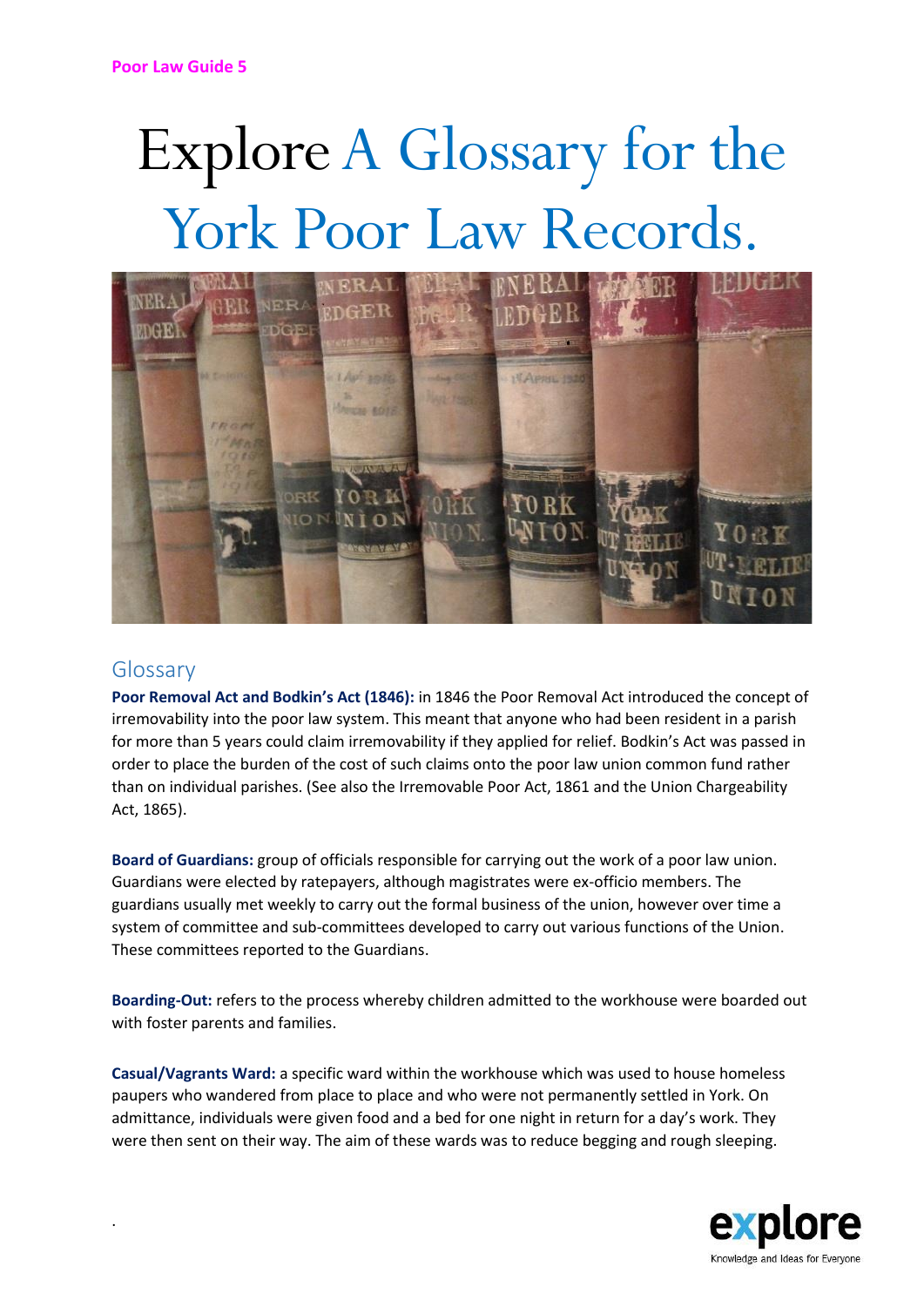.

**Casual poor:** the destitute, homeless, wandering poor.

**Common charges:** the cost of relieving the poor usually came out of the poor rates collected by each individual parish. This meant that each parish was responsible for bearing the cost of maintaining the poor who were legally settled within that parish. However there were groups of poor who applied for poor relief but were not the responsibility of the parish, for example, vagrants, nonsettled poor, and the irremovable poor. The overall administration of the poor law was however the responsibility of the York Poor Law Union.

**Creed Register:** exist from 1869 or later. Registers of inmates which record the religion of each person entering the workhouse. These registers were required so that matters such as the burial of inmates and education of children could be carried out in accordance with the individual's stated religion.

**District Medical Officer:** provided care and medicine for sick paupers. Also provided assessments and reports on ill paupers, and also acted as public vaccinators. Employed by and reported to the Board of Guardians and worked in tandem with the Relieving Officer.

**House/Institution Committee:** committee responsible for administering the workhouse. In York the workhouse was later known as The Institution or the City Institution.

**Indoor relief/in-relief:** relief paid, in the form of food, accommodation and clothing, to poor people within in the workhouse. Able-bodied paupers residing in the workhouse were usually expected to work without pay. The terms indoor relief and outdoor relief essentially distinguished between relief given to those inside the workhouse and those outside the workhouse.

**Irremovable poor:** non-local poor who had been resident in a poor law union for the required period and therefore deemed irremovable (i.e. it was not possible to send them back to where they originally came from).

**Irremovable Poor Act 1861:** reduced period required to claim irremovability from five to three years. The Union rather than the parish became the area of residence for these claims and money for relief came out of the common fund rather than the parish fund.

**John Hodgson Charitable Trust:** John Hodgson Charitable Trust was first administered by the Guardians of the York Union (together with a representative appointed by Sheriff Hutton Parish Council from 1891 onwards). This continued until the 17th October 1930, when the Charity Commissioners amended the constitution for the regulation of the charity as the Board of Guardians had been dissolved in 1929.

The charity held railway stock bequeathed by the late John Hodgson Esq, a Guardian of the Poor who lived in Strensall. The income was to be given at the discretion of the Board of Guardians to people in the area living on small incomes, afflicted by illness, or without the means of procuring items they needed in times of distress. The stipulation was that these people could not already be receiving poor relief, other than outdoor medical relief, and had to live in the York Union area or the village of Sheriff Hutton. Residents could also be from the areas of Beningborough and Overton, as these villages were in the York Union area at the time of John Hodgson's death in 1890.

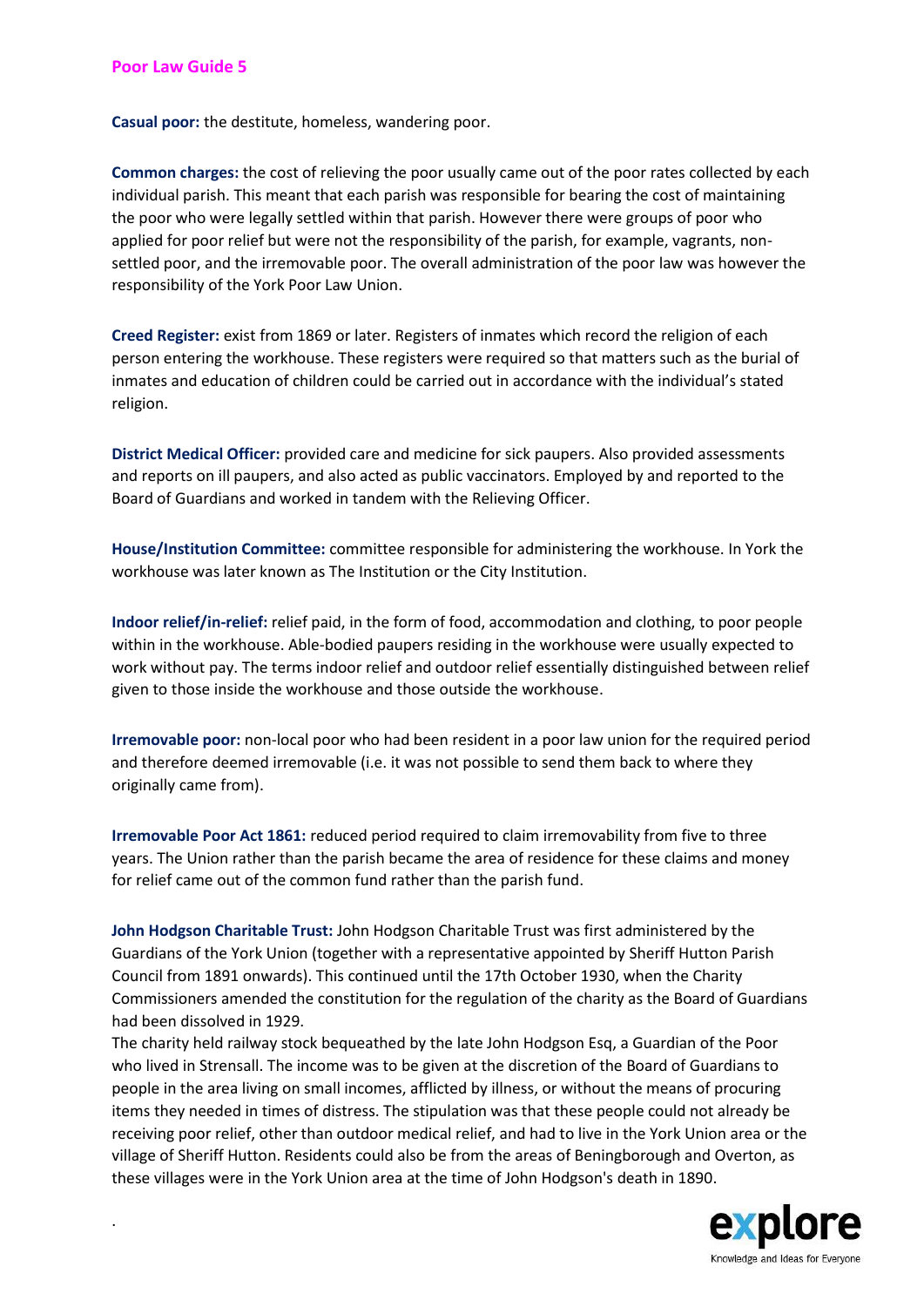.

**Local Government Board (1871-1919):** established in 1871 and took over the functions of the Poor Law Board along with other local government responsibilities.

**Medical Officer of Health (MOH):** The first medical officer of health in York was appointed in 1873 when the Corporation became responsible for the urban sanitary district. The MOH was employed by the Corporation and the post became full-time in 1900. At times the post holder was also the Principal School Medical Officer. A qualified doctor, the MOH advised on policy, improvements and produced annual reports and statistics. From 1900 the MOH reported to the Health Committee. The MOH was not part of the York Poor Law Union.

**Ministry of Health (1919-1968):** established under the Ministry of Health Act 1919 to look after all aspects of public health including sanitation, disease, training of health professionals and poor law functions, which it took over from the Local Government Board. The Ministry continued to deal with poor law matters after the Poor Law Unions and Boards of Guardians were abolished in 1929.

**New Poor Law:** came into force with the Poor Law Amendment Act of 1834. Under the New Poor Law parishes were grouped together into unions, and each union was administered by a Board of Guardians. The Act intended to bring in a range of sweeping changes regarding the type of assistance provided for poor people. Essentially, only those in dire and exceptional circumstances were to receive assistance, and this assistance should be in the form of board and lodging within a workhouse. All out-relief, that is, relief provided to people in their own homes was to cease. The Act was meant to save money and address what was seen as the idiosyncratic, inefficient and overly generous practices of the Old Poor Law. However, in reality the Act met with much local resistance, and many of its central ideas, such as the abolition of out-relief never came to pass.

**Non-resident poor:** refers to the poor who had right of settlement within the York Union but were residing and claiming relief from another poor law union.

**Non-settled poor:** refers to the poor who were resident within the area administered by the York Union (and claiming relief) but who were legally settled elsewhere.

**Old Poor Law:** the system of administering relief to poor people in England and Wales which existed from the seventeenth century to the passing of the Poor Law Amendment Act of 1834. The system was administered at the parish level by unpaid administrators called overseers.

**Outdoor Labour Test:** made provision for relief to be granted to the able-bodied poor. The Outdoor Labour Test Order was issued by the Poor Law Commissioners 13 April 1842. It enabled able-bodied paupers to receive outdoor relief in return for hard manual labour, typically stone-breaking in a yard usually attached to the workhouse. The order signalled a major shift in the provision of relief under the New Poor Law, and the acknowledgement that it was not possible to eliminate outdoor relief entirely.

**Out-relief/outdoor relief:** grants either in kind or in money (or a combination of both) which allowed poor people to remain in their own homes. Relief was what today we would call 'welfare'. People could be on temporary relief or permanent relief.

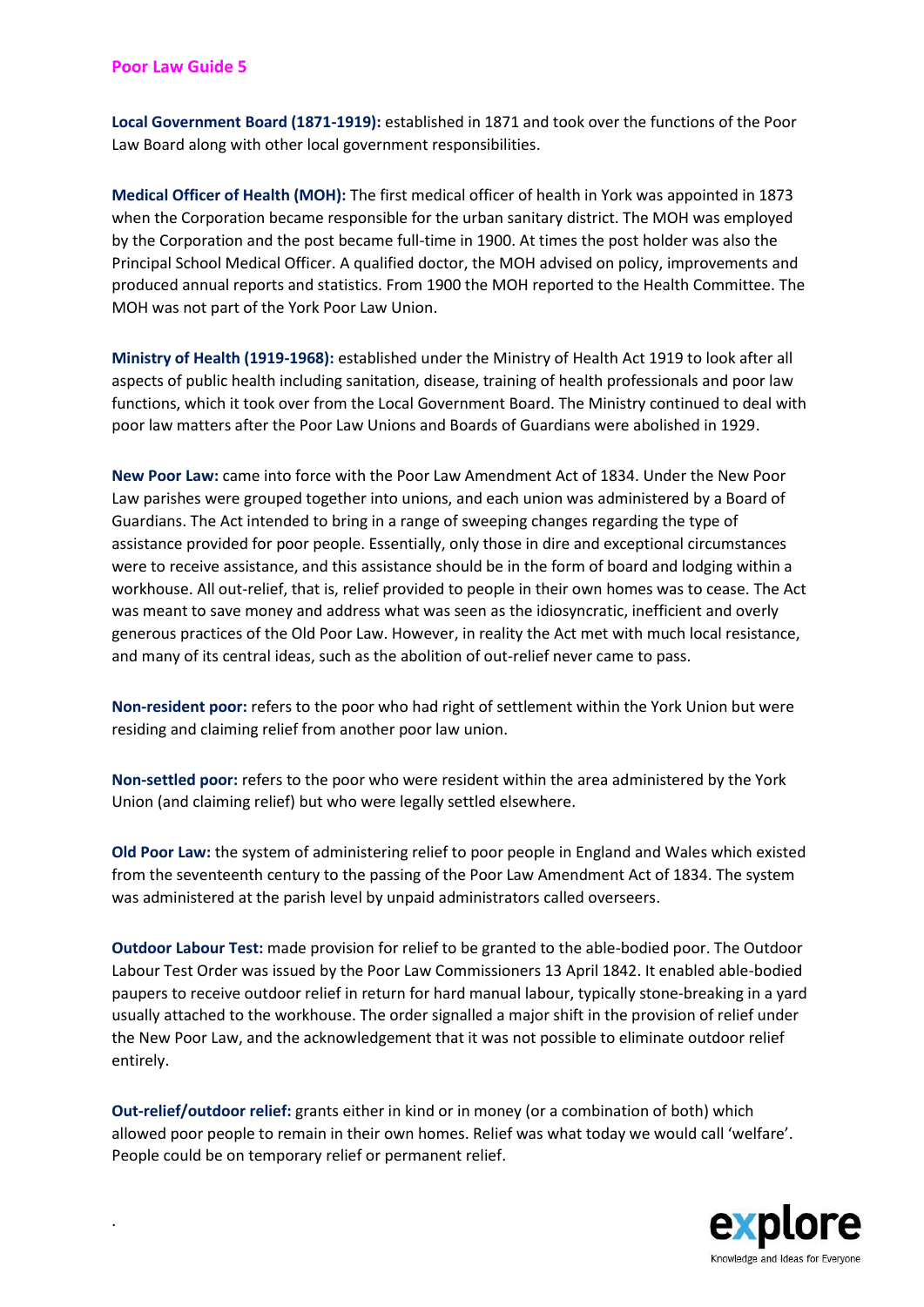.

**Out-Relief Union:** out-relief unions were formed where a poor law union covered more than one administrative county. The creation of separate out-relief unions allowed individual counties to administer their own out-relief. Ten out-relief unions were formed in 1894 -1895 following the Local Government Act 1894. Four of these new unions, Flaxton, Bishopthorpe, Escrick and York were attached to the York Poor Law Union. The York Joint Union, made up of members of all four outrelief unions, still administered indoor relief for the whole union, but each separate out-relief union was responsible for its own outdoor relief. However, the three rural out-relief unions, namely Flaxton, Bisthopthorpe and Escrick were administered jointly with their respective rural district councils. This meant that the rural district councillors also acted as poor law guardians for their associated union. Out relief unions ceased to exist in 1929 with the abolition of the Poor Law Unions.

**Poor inspectors:** (originally assistant Poor Law Commissioners) appointed by the central poor law administration. Each inspector was assigned a geographic region and inspected the Poor Law Unions within that region. Their main function was to inspect workhouses and check finances for irregular expenditure.

**Poor Law Board (1847-1871):** central body governing the poor law from 1847 to 1871. Replaced the Poor Law Commission. The Board provided recommendations and directions to the poor law unions.

**Poor Law Commission (1834-1847):** central governing body charged with overseeing the New Poor Law from its establishment in 1834 until 1847. They provided direction to the poor law unions but relations between unions and the central commissioners were sometimes fractious.

**Poor Law Union:** the basic administrative unit of the New Poor Law. Groups of parishes, sometimes from different counties were joined together in order to administer relief to the poor. The York Poor Law Union, formed in July 1837, covered an area of 103 square miles and included 80 parishes (later 83 parishes), 32 of which were urban and 48 of which were rural. By the 1920s the Union consisted of 40 urban and 43 rural parishes. It also included parishes in the East Riding, North Riding and West Riding. The poor law union was governed by a partly elected board of guardians and financed by a rate levied on property owners. There was a requirement for each union to have a workhouse.

**Relief in kind:** payments of welfare made in food, clothing, fuel or other necessities.

**Relieving Officer:** officer of the poor law union who assessed applications for relief; recommended any necessary actions (such as admittance to the workhouse, or attendance by a district medical officer); and paid out-relief to those who were eligible. Relieving Officers reported directly to the Board of Guardians.

**Rural District Councils (RDCs):** created in England and Wales by the Local Government Act of 1894 at the same time that urban district councils were created. They inherited the functions of the sanitary districts which they replaced, but also gained authority over matters such housing and planning. Rural, and urban, district councils were abolished in 1974, following the Local Government Act of 1972. They were replaced by district councils.